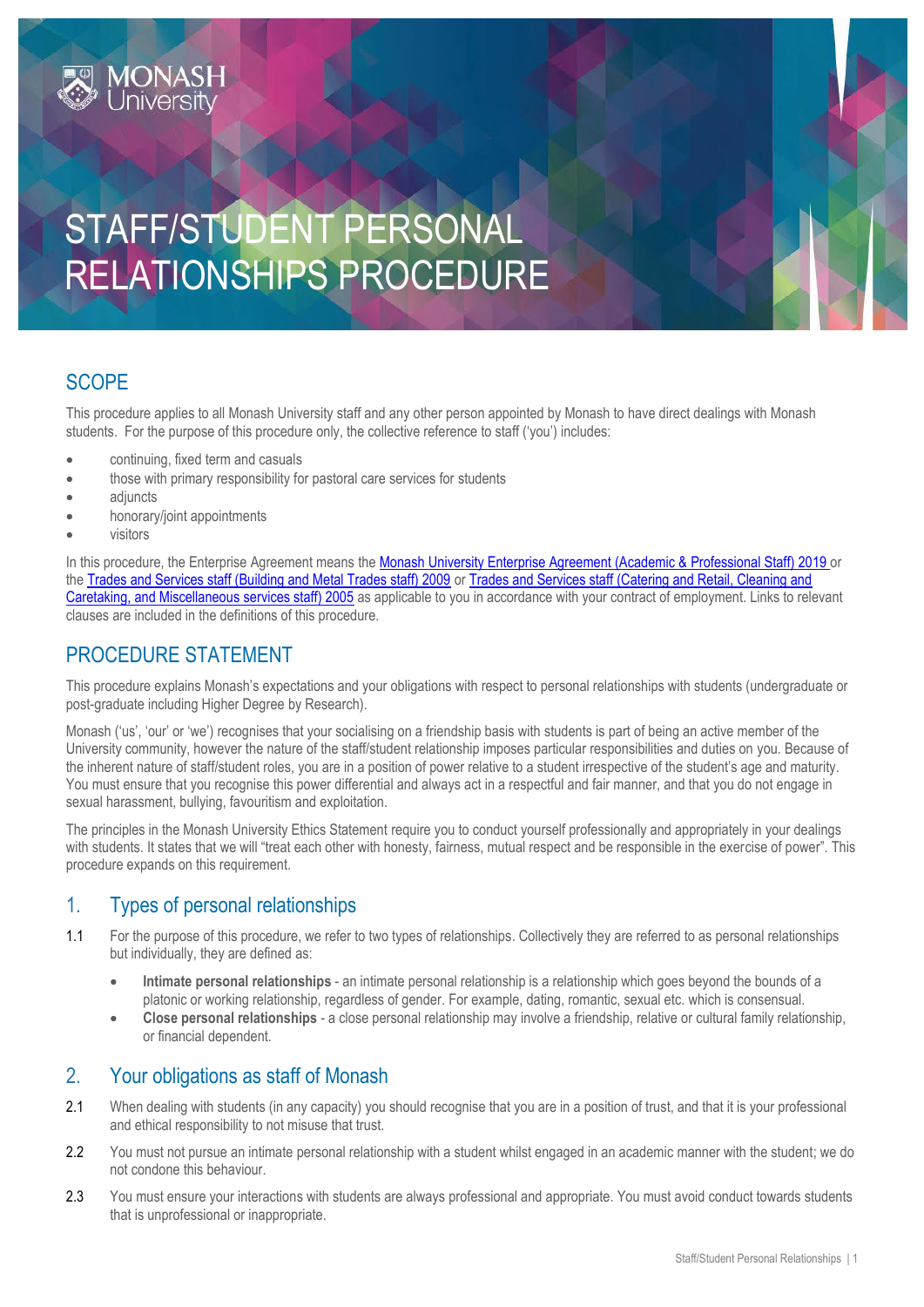- 2.4 Academic staff are trusted to teach, quide and supervise students and therefore are in a position of trust and power relative to the student. We expect all academic staff to recognise and maintain professional boundaries, and the obligation to protect the interests of students, to avoid a power imbalance and to avoid perceived or actual conflicts of interest.
- 2.5 We will not tolerate coerced and exploitive relationships; these must not occur.
- 2.6 Where a staff/student intimate personal relationship exists or develops, it must be entered into fairly, mutually and not involve any misuse of power. Where such a relationship ends, all continuing contact as members of the University community must be respectful, appropriate and compliant with this procedure.
- 2.7 Although the University does not condone relationships between staff and students as detailed above, in the event that this does exist or occur, you must make a declaration of an intimate or close personal relationship which may give rise to any perceived, potential or actual conflict of interest. Once declared, a conflict of interest management plan is to be made, which must include no dealings between the participants on academic or other University matters. If you are unsure, please contact our Ethical Conduct Manager [\(ethical.conduct.queries@monash.edu\)](mailto:ethical.conduct.queries@monash.edu) for further information.
- 2.8 Staff/student intimate personal relationships must at all times comply with all our policies and procedures but more specifically the [Ethics Statement policy](https://publicpolicydms.monash.edu/Monash/documents/1935683) and the [conflict of interest procedure.](https://publicpolicydms.monash.edu/Monash/documents/1935671)

### Further guidance

- 2.9 By way of guidance, you should:
	- maintain an appropriate physical and emotional distance from students and perform your University duties in the best interests of the University without favour towards any individual student over another student;
	- only use your University email account, telephone and internet access for communications with students, avoiding unauthorised use of social media sites (such as Facebook or Twitter) and internet chat rooms;
	- you should not share your personal contact details such as home address, private telephone number and email address;
	- the same guidelines and rules should apply when you and the student are participating in fieldwork, conferences and other University activities away from your usual workplace.
- 2.10 Should you have a primary professional responsibility of the pastoral care of students, you should:
	- where possible, ensure that meetings and discussions about University matters occur on campus or other University approved premises. Where not possible, ensure the meeting occurs in a public venue, such as a library or a café, where practicable;
	- refer students with support needs to a relevant University support service and limit your role in providing personal support to a student where this is not part of your employment duties;
	- refrain from contacting students after hours about University matters; and
	- not seek intimate personal information from a student except as relevant to a University process (e.g. medical information for special consideration, or personal circumstances information as part of an academic progress process).

### 3. Inappropriate staff/student relationships/conduct

3.1 These examples provide guidance on what is an inappropriate staff/student relationship/conduct.

#### **Example**

A supervisor touches/squeezes the leg and shoulder of a student or makes small talk of a sexual nature.

#### Example

A supervisor arranged to stay at a student's house overnight.

#### **Example**

A supervisor who supervises a student with whom they have or have had a close personal or sexual relationship.

#### Example

A staff member accepts a gift from a student, unless it is after all assessment is completed and not above a minor token of thanks in accordance with th[e Gifts, Benefits and Hospitality Procedure.](https://publicpolicydms.monash.edu/Monash/documents/1935701)

#### **Example**

A supervisor borrows or accepts money from a student, or otherwise having a financial interest with a student.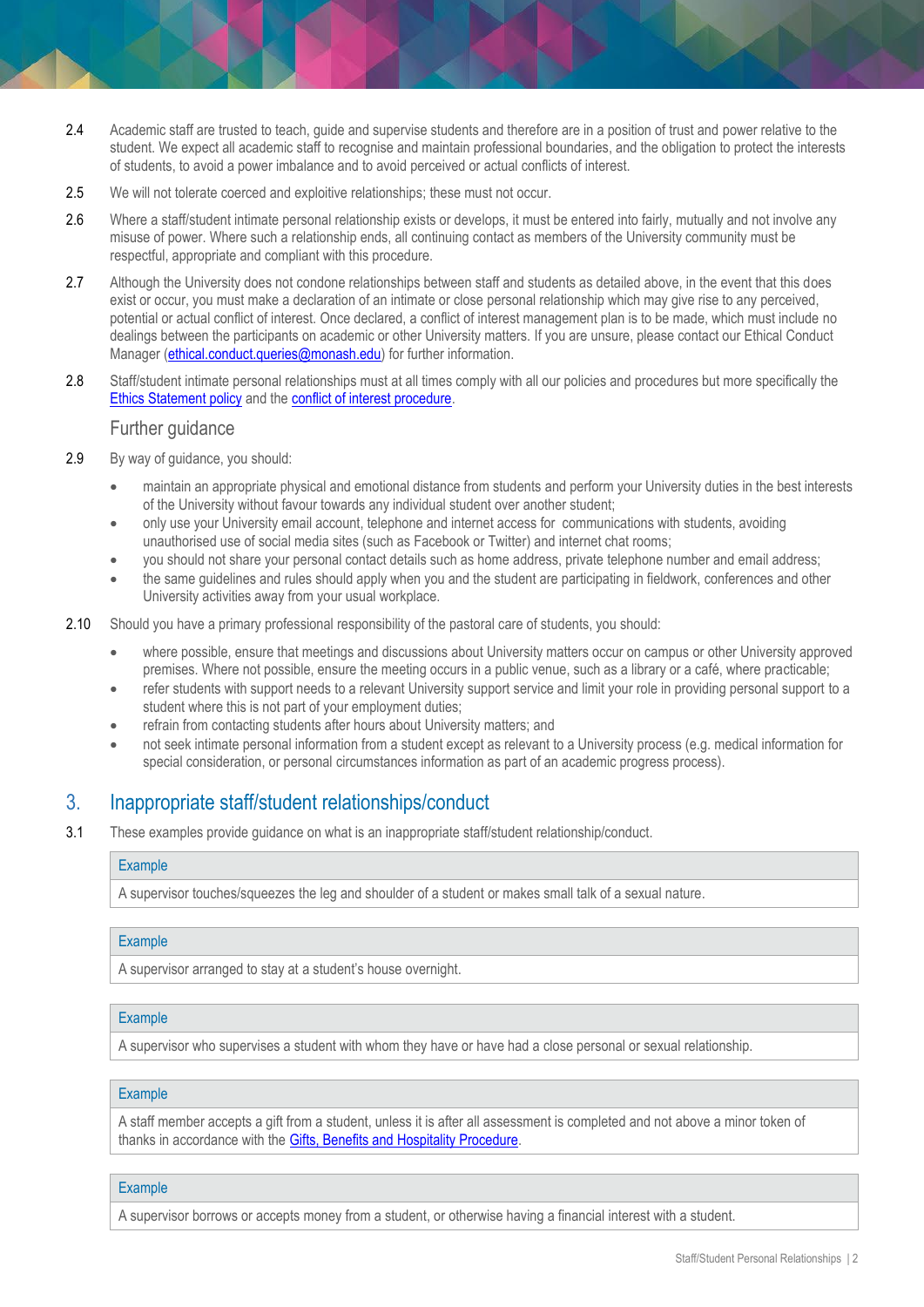#### **Example**

A supervisor requests or accepts personal favours from a student, such as assistance moving house, shopping or babysitting the supervisor's child.

#### Further guidance

- 3.2 By way of guidance, you should avoid the following:
	- one-on-one meetings with a student about University matters at a private residence or secluded place;
	- engaging in consensual conduct of a sexual nature with a student whom you are teaching, assessing or supervising;
	- having a personal relationship with a student whom you are teaching, assessing or supervising;
	- engaging in exploitative dealings with a student or using your position relative to a student for some personal advantage;
	- discussing details of your own intimate and sensitive personal matters with a student, such as your sexual relationship, mental health or financial position;
	- borrowing or accepting money or other gifts from a student or otherwise having a financial interest with a student, except for token gifts after all assessment is completed and in accordance with the [Gifts, Benefits and Hospitality procedure;](https://publicpolicydms.monash.edu/Monash/documents/1935701)
	- behaviour of a threatening or criminal nature, or which reasonably makes the student feel unsafe, including stalking, repeated attempts to impose unwanted communication or contact that is not the appropriate performance of your University duties, harassment, assault, sexual assault or bullying;
	- engaging in any other conduct towards a student which is unreasonable and unwelcome, and could reasonably be expected to make the student feel offended, humiliated or intimidated.

### 4. Coercive or exploitive relationships

- 4.1 Coerced personal relationships are not tolerated and must not occur.
- 4.2 A coercive personal relationship is one, which misuses staff power over a student, or uses force or improper threat to persuade a student to do something.

#### **Example**

A professor arranged for private one-on-one sessions at their home with a student, indicating that if the student spent more time with the Professor, it would improve their grade.

- 4.3 Exploitive personal relationships are not tolerated and must not occur.
- 4.4 An exploitive personal relationship is one which makes use of a situation or academic relationship to gain a personal advantage or benefit.

#### **Example**

A PhD supervisor asks their student to care for their child whilst they are editing their thesis draft. An academic staff member asks a student to house sit for them whilst they are on holidays. A student is asked to perform secretarial duties when not employed to do so.

#### **Example**

A tutor makes repeated attempts to impose unwanted communication or contact, or touches a student with a learning disability inappropriately, or demands favours from a student of another cultural background as they expect the student will not report the incident.

4.5 Coercive and exploitive relationships are unprofessional, inappropriate and unethical, and are misconduct by the staff member. Disciplinary action will apply, up to and including termination of employment.

### 5. Inappropriate conduct by staff

- 5.1 Unprofessional or inappropriate conduct towards a student that is initiated by staff is not acceptable.
- 5.2 A student who seeks guidance about whether certain conduct is professional and appropriate or who needs assistance in responding to unprofessional or inappropriate conduct should speak to the [Safer Community Unit,](https://www.monash.edu/safer-community) [Health and Wellbeing Counselling](https://www.monash.edu/health/counselling) or the [student union/association,](https://www.monash.edu/get-started/orientation/student-unions) or Monash HR (by contacting [ethical.conduct.queries@monash.edu\)](mailto:ethical.conduct.queries@monash.edu).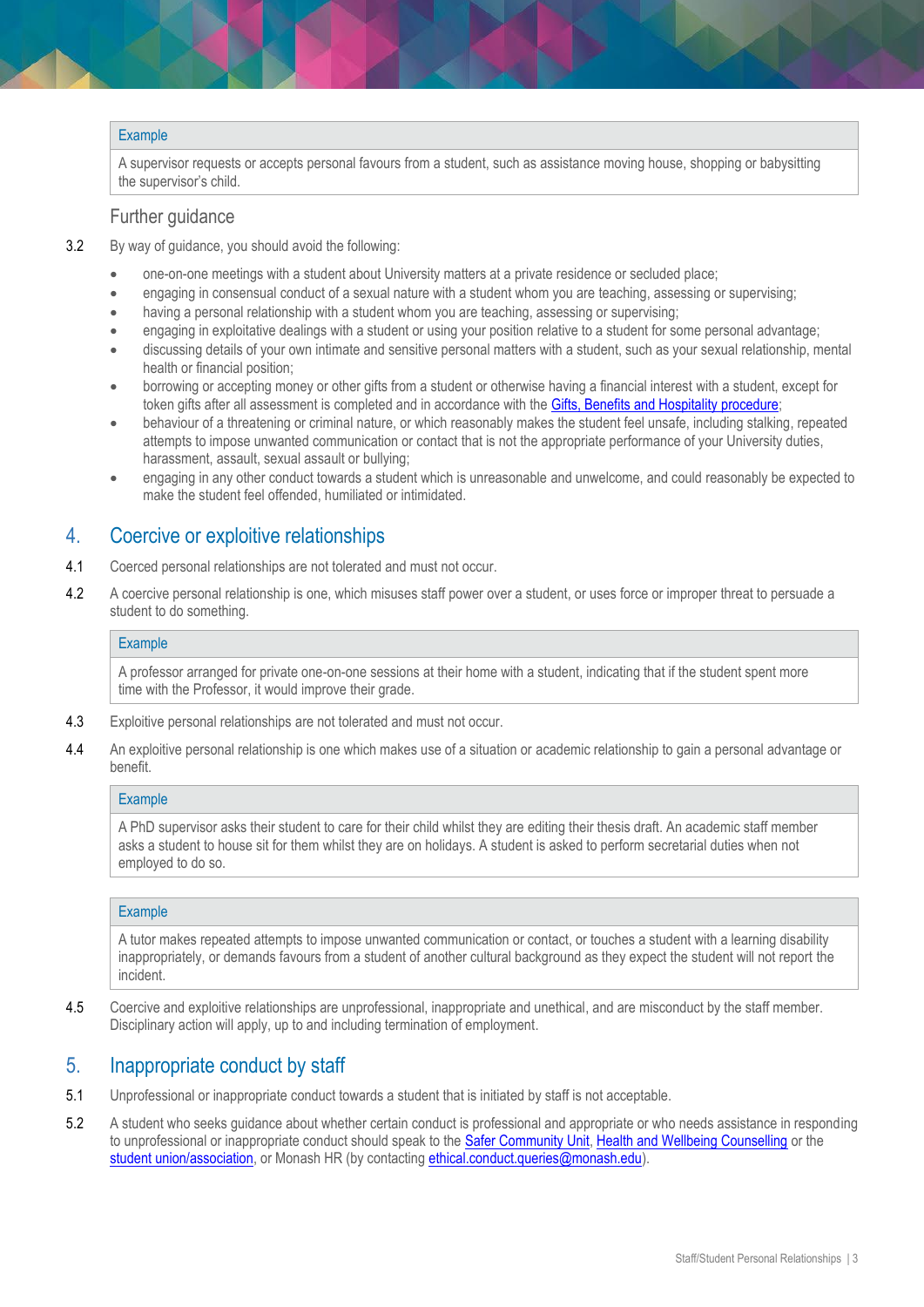# 6. Inappropriate conduct by students

- 6.1 Unprofessional or inappropriate conduct towards a staff member that is initiated by a student is not acceptable. This is likely to breach the [Student Discipline Guidelines,](https://www.monash.edu/__data/assets/pdf_file/0005/769640/student-discipline-guidelines-26-Feb-2018.pdf) [Monash University \(Council\) Regulations](https://www.monash.edu/__data/assets/pdf_file/0011/1292825/Monash-University-Council-Regulations-26-Feb-2018.pdf) – Part 7 and other University policies and procedures.
- 6.2 A staff member who needs assistance in responding to unprofessional or inappropriate conduct initiated by a student should speak to their performance supervisor, the Head of Unit, the Dean or Executive Director, or th[e Safer Community Unit](https://www.monash.edu/safer-community/contacts) or Monash HR [\(ethical.conduct.queries@monash.edu\)](mailto:ethical.conduct.queries@monash.edu).

# 7. Declaring staff/student relationships

- 7.1 Staff must declare an actual or anticipated personal relationship with a student as soon as reasonably possible.
- 7.2 Students are expected to also declare an actual or anticipated personal relationship with a staff member as soon as reasonably possible.
- 7.3 If you are unsure whether you have a personal relationship with a student or staff member, you should seek advice from your supervisor, Head of Unit or the Manager, Ethical Conduct [\(ethical.conduct.queries@monash.edu\)](mailto:ethical.conduct.queries@monash.edu) Students should seek advice from the Safer Community Unit.[\(safercommunity@monash.edu\)](mailto:safercommunity@monash.edu)

### How to make a declaration

- 7.4 Complete the [Conflict of Interest Disclosure & Management form](http://www.intranet.monash/hr/assets/docs/tools-and-resources/forms/word/COI-Disclosure-and-Management-form.doc) in accordance with the [Conflict of Interest procedure:](https://publicpolicydms.monash.edu/Monash/documents/1935671)
	- Step 1 Complete the [form](http://www.intranet.monash/hr/assets/docs/tools-and-resources/forms/word/COI-Disclosure-and-Management-form.doc)
	- Step 2 The Head of Unit reviews the form
	- Step 3 The Dean/Executive Director reviews the form and then sends the form to their HR Business Partner
	- Step 4 The HR Business Partner sends the form to the Ethical Conduct Manager
	- Step 5 The Ethical Conduct Manager reviews the form, formulates a recommendation and sends the form to the Chief Human Resources Officer for final approval
- 7.5 The conflict of interest declaration allows us to review the nature of the relationship and where necessary, put measures in place to manage any conflict of interest. In doing so, we will consider:
	- the age and social maturity of the student;
	- any potential vulnerability of the student:
	- the student's personal circumstances at the time:
	- whether there is a supervision or teaching arrangement in place at the time;
	- the circumstances of the student when the close personal relationship commenced or was initiated (for example, if the personal relationship was pre-existing the staff/student relationship);
	- any special family, kinship and elder relationships;
	- the nature of the two individuals' contact in study, research or employment;
	- the potential for the staff member to influence the academic progress and outcomes or career progression of the student; and
	- the extent of the power imbalance between the two individuals.
- 7.6 The required staff member and student, where applicable, will usually be notified of the conflict of interest management measures put in place.

### Change in relationship status

7.7 We expect you to notify us of any change of relationship status in a declared personal relationship. This allows us to make adjustments to the conflict of interest management plan, where appropriate.

# 8. Failure to declare a staff/student relationship

8.1 Non-disclosure of a personal relationship with a student may amount to misconduct or a serious breach by the staff member involved in the personal relationship. Disciplinary action will apply, up to and including termination of employment.

# 9. Reporting inappropriate and unacceptable behaviour

### Reporting anonymously

9.1 You can choose to report anonymously, however if you do report anonymously we won't be able to provide you with any updates on our response to your report. By their nature, it's difficult to verify or investigate anonymous reports as it's usually impossible to get all the information that may be required.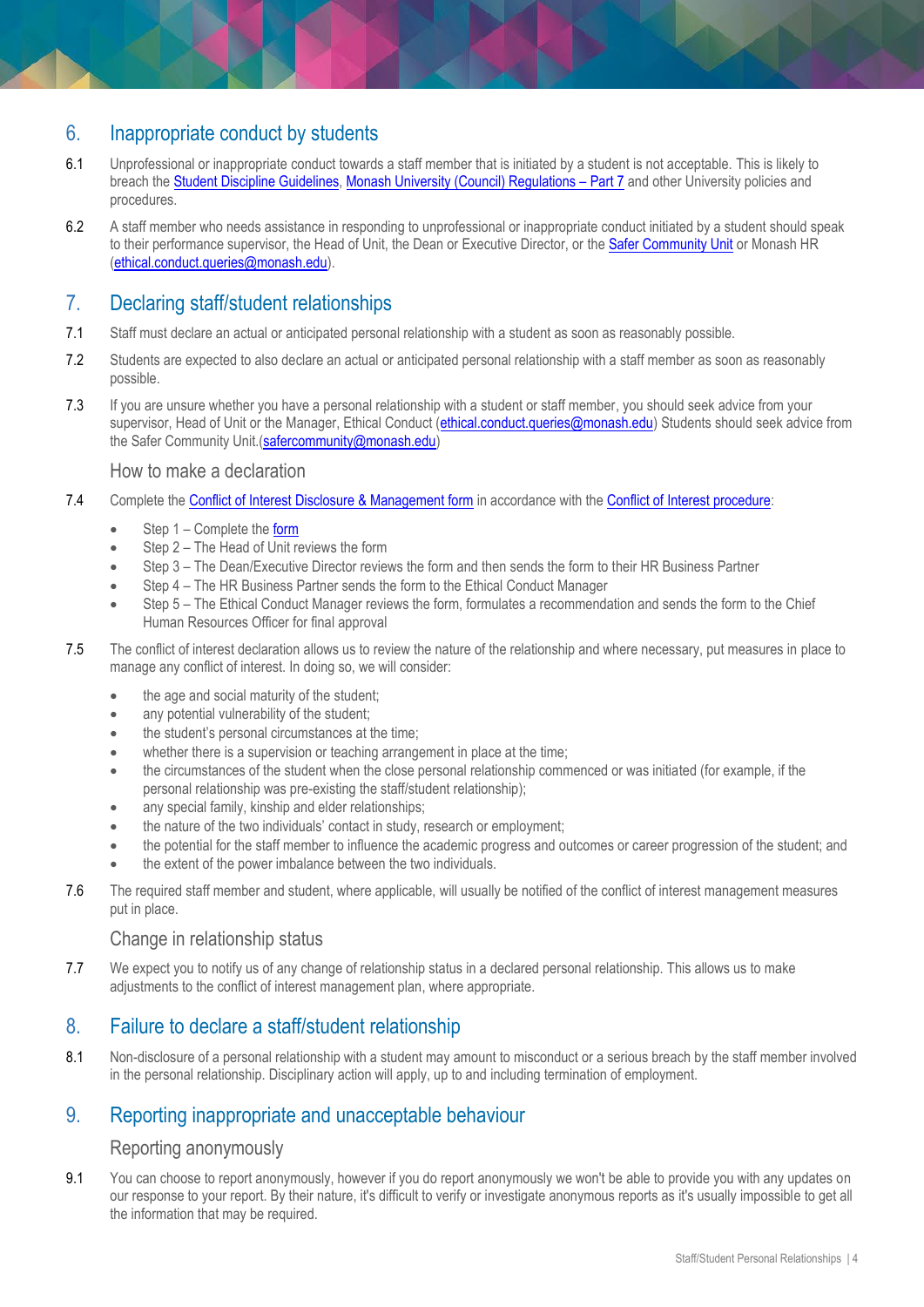### Submit a report online

- 9.2 You may submit a confidential report online: [Report an incident or concern](https://connect-forms.apps.monash.edu/students/report-incident/safer-community/)
- 9.3 You may also seek support, advice, referrals or report unacceptable behaviour affecting you or another person at the University.

| Contact                                                                          | Need/Purpose                                                                                                                                                                                   |
|----------------------------------------------------------------------------------|------------------------------------------------------------------------------------------------------------------------------------------------------------------------------------------------|
| Emergency Services (Dial 000 for emergencies)                                    | In emergency situations                                                                                                                                                                        |
| Campus Security (+61 3 9905 3333 or ext 333 from a<br>Monash phone)              | Where swift attendance is required on campus                                                                                                                                                   |
| Safer Community Unit (+61 3 990 51599 or<br>safercommunity@monash.edu)           | For advice regarding unacceptable behaviours and for<br>reporting and investigating of concerning and threatening<br>behaviour, and referrals to services within and outside the<br>University |
| Manager, Ethical Conduct<br>(ethical.conduct.queries@monash.edu or 03 9902 4945) | For advice regarding unacceptable behaviours, and referrals<br>to approved University services                                                                                                 |
| <b>SARAH</b> (safety and risk hub for incident reporting)                        | Online system for reporting unacceptable behaviours and<br>hazards for escalation to the Manager, Ethical Conduct for<br>resolution (including investigation)                                  |
| <b>Respect Now Always</b>                                                        | For reporting incidents of sexual assault and harassment                                                                                                                                       |

9.4 If your report is about a serious incident, or a possible criminal offence, we may be obligated to notify Victoria Police or Monash Security to ensure people are safe.

# 10. Protection from reprisals, retaliation or threats

## Victimisation

- 10.1 It is against the law to victimise someone (i.e. subjecting them to some detriment or threatening to do so) because they have made a complaint, have indicated an intention to make a complaint or helped someone else to make a complaint.
- 10.2 Anyone engaged in such conduct may be subject to discipline in accordance with the requirements of the law, University regulations, policies and procedures and relevant enterprise agreement.

#### **Example**

A colleague reported a relationship between a student and staff member. After making the report, the staff member stopped including them in the usual workplace activities e.g. stopped inviting them to work lunches or drinks.

#### False, malicious and vexatious claims

10.3 Reports of unacceptable behaviour must be genuine and honest. If you are found to have made a false or vexatious complaint against another person this may lead to disciplinary action.

# 11. Support Services

- 11.1 A student who seeks guidance about whether certain conduct is professional and appropriate or who needs assistance in responding to unprofessional or inappropriate conduct should speak to the [Safer Community Unit,](https://www.monash.edu/safer-community) [https://www.monash.edu/diversity](https://www.monash.edu/diversity-inclusion)[inclusionH](https://www.monash.edu/diversity-inclusion)ealth and Wellbeing Counselling or the student union/association, or Monash HR (by contacting [ethical.conduct.queries@monash.edu\)](mailto:ethical.conduct.queries@monash.edu).
- 11.2 A staff member who seeks guidance about whether certain conduct is professional and appropriate can contact their performance supervisor, the Head of Unit, the Dean or Monash HR (by contacting [ethical.conduct.queries@monash.edu\)](mailto:ethical.conduct.queries@monash.edu).
- 11.3 In addition, you can refer to the [Mental Health procedure](https://publicpolicydms.monash.edu/Monash/documents/1942903) for guidance and information on the support available.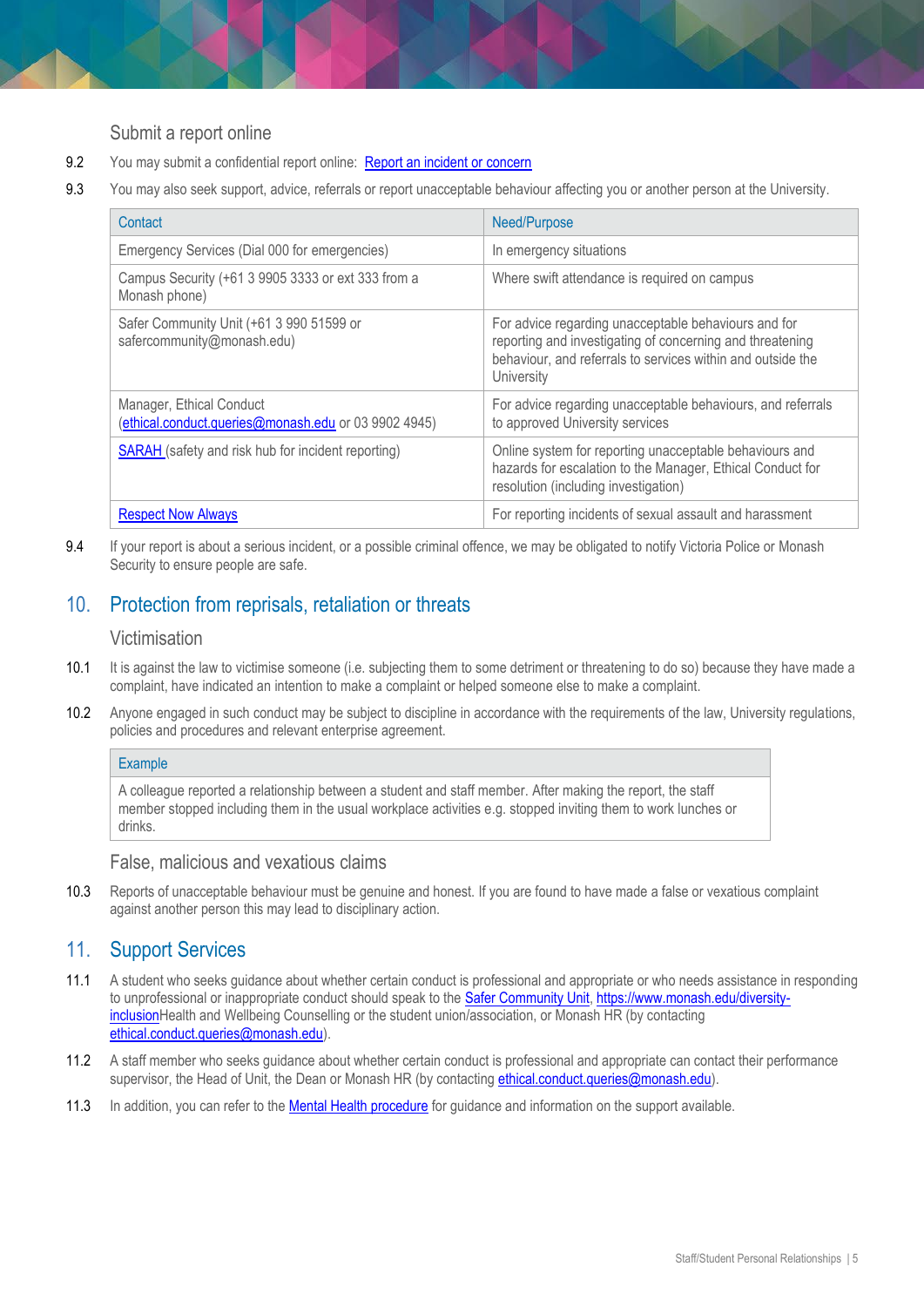# Safer Community Unit (SCU)

- 11.4 Both a student or staff member can seek support from SCU, who can:
	- help connect you with support services
	- explore appropriate safety measures
	- provide information on your formal reporting options
	- and assist you with formal reporting processes.

#### 11.5 If your report is about:

- something that could be a criminal offence, SCU can explain the process for formally reporting to the police, and assist you with that process
- a Monash staff member, SCU can explain the processes for making a formal report for Monash Workplace Relations
- a Monash student's behaviour, you can make a formal report of *general misconduct*. [General misconduct](https://www.monash.edu/students/general-misconduct) is any form of unacceptable behaviour that breaches Monash rules and regulations. SCU will refer all formal reports of general misconduct to the Office of Student Conduct.

### 12. Breach of procedure

12.1 We treat any breach of our policies or procedures seriously. We encourage reporting of concerns about non-compliance and manage compliance in accordance with the applicable Enterprise Agreement or contract terms.

# **DEFINITIONS**

| Adverse                              | Something that is harmful or negative.                                                                                                                                                                                                                                                                                                                                                                                                                                                                                                                                                                                                                        |
|--------------------------------------|---------------------------------------------------------------------------------------------------------------------------------------------------------------------------------------------------------------------------------------------------------------------------------------------------------------------------------------------------------------------------------------------------------------------------------------------------------------------------------------------------------------------------------------------------------------------------------------------------------------------------------------------------------------|
| Anticipated personal<br>relationship | A staff/student relationship, which is expected or likely to develop into a personal relationship.                                                                                                                                                                                                                                                                                                                                                                                                                                                                                                                                                            |
| Close personal relationship          | A close personal relationship may involve a friendship, relative or cultural family relationship, or financial<br>dependent.                                                                                                                                                                                                                                                                                                                                                                                                                                                                                                                                  |
| Coercive                             | Using force or improper threats or intimidation to persuade someone to do something they are unwilling<br>to do.                                                                                                                                                                                                                                                                                                                                                                                                                                                                                                                                              |
| Conflict of interest                 | A situation where a conflict arises for an individual between their University duties and their own<br>personal interest/s.<br>Conflicts of interest may be reasonably perceived, potential or actual. Conflicts of interest can involve<br>financial or non-financial interests of the staff member, or such interests of a business partner or<br>associate, family member, friend or person in, (or has had) a close personal relationship with the staff<br>member. For further information, refer to the Conflict of Interest (including Conflict of Interest in<br>Research) procedure and Examples of Conflicts of Interest and Guidelines for Action. |
| <b>Dean or Executive Director</b>    | The Head of a Portfolio, Dean of the faculty or Executive Director of a division, or nominee in any case<br>where the Head of a Portfolio, Dean or Executive Director has nominated a person to act as their<br>nominee for the purpose.                                                                                                                                                                                                                                                                                                                                                                                                                      |
| <b>Enterprise Agreement</b>          | The Enterprise Agreement means the Monash University Enterprise Agreement (Academic &<br>Professional Staff) 2019 or the Trades and Services staff (Building and Metal Trades staff)<br>2009 or Trades and Services staff (Catering and Retail, Cleaning and Caretaking, and Miscellaneous<br>services staff) 2005 as applicable to the staff member in accordance with their contract of employment.                                                                                                                                                                                                                                                         |
| <b>Exploitive</b>                    | Making use of a situation or treating others unfairly in order to gain a personal advantage or benefit.                                                                                                                                                                                                                                                                                                                                                                                                                                                                                                                                                       |
| <b>Financial interest</b>            | Any employment, business activity or other right, claim, title or legal share in something that has a<br>monetary or equivalent value including intellectual property. Examples of financial interest include, but<br>are not limited to, shares, share options, dividends, and the right to receive remuneration or other<br>benefits such as salaries, director's fees, consulting fees, allowances and discounts.                                                                                                                                                                                                                                          |
| <b>Head of Unit</b>                  | Head of an academic or organisational work unit, for example Head of School, Head of Department or<br>where applicable, a person acting as their nominee.                                                                                                                                                                                                                                                                                                                                                                                                                                                                                                     |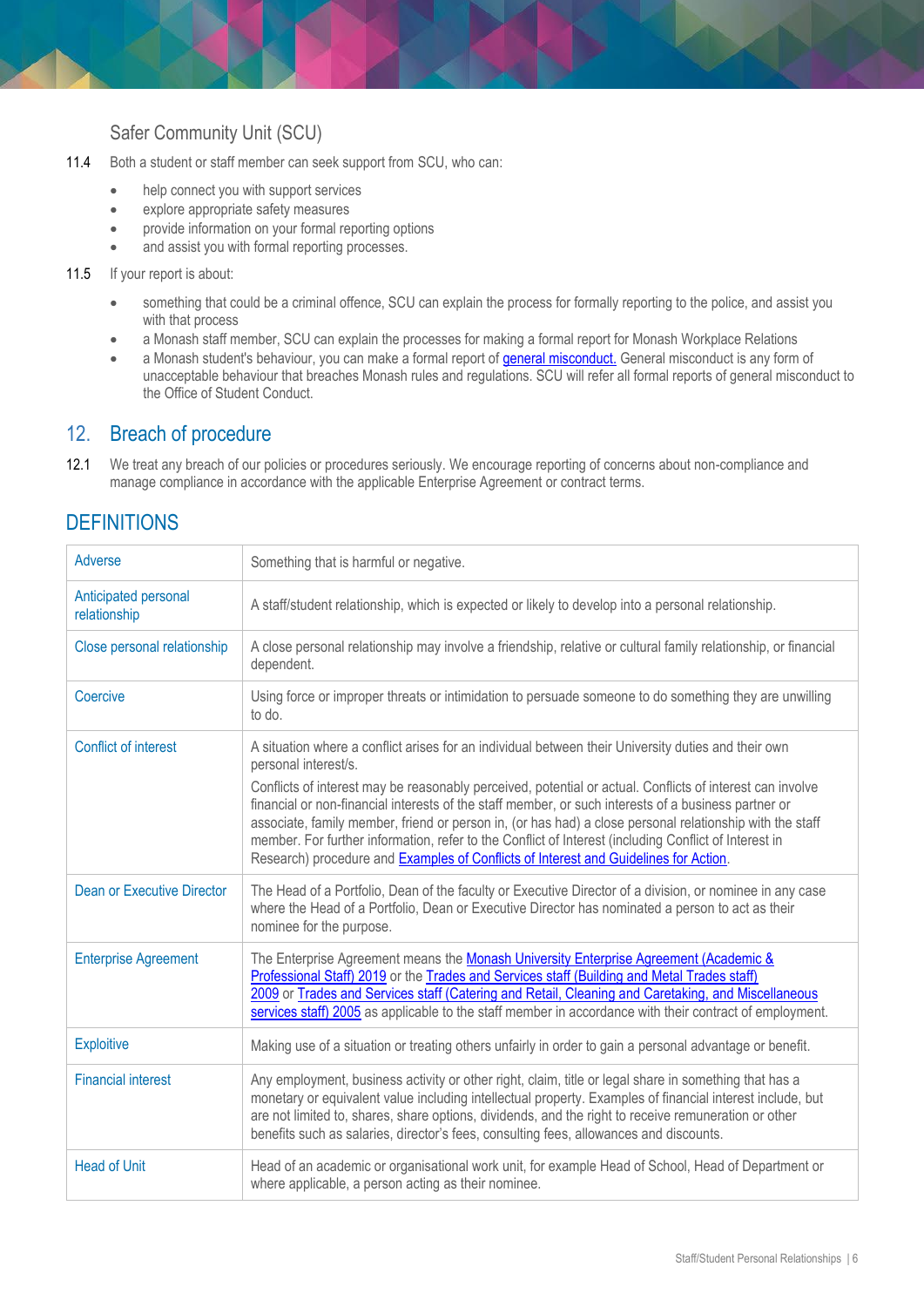| Inappropriate close<br>personal relationship | An inappropriate close personal relationship between a staff member and a student involves:<br>a breach of any University policy or procedure;<br>a breach of the University Ethics Statement;<br>conduct inappropriate to the student/teacher or student/supervisor relationship;<br>conduct inconsistent with the position of trust of academic staff over students;<br>$\bullet$<br>sexual harassment;<br>bullying; and/or |
|----------------------------------------------|-------------------------------------------------------------------------------------------------------------------------------------------------------------------------------------------------------------------------------------------------------------------------------------------------------------------------------------------------------------------------------------------------------------------------------|
|                                              | coercive exploitation.                                                                                                                                                                                                                                                                                                                                                                                                        |
| Intimate personal<br>relationship            | An intimate personal relationship is a relationship which goes beyond the bounds of a platonic or<br>working relationship, regardless of gender. For example, dating, romantic, sexual etc. which is<br>consensual between individuals.                                                                                                                                                                                       |
| Personal relationship                        | A relationship between a staff member and a prospective or current student of Monash University,<br>which can be either close or personal (as defined in this procedure). This relationship may give rise to<br>an actual or potential conflict of interest.                                                                                                                                                                  |
| Professional and<br>appropriate              | Conduct consistent with the Monash University Ethics Statement, the Behaviours in the Workplace<br>procedure, all policies and procedures and University Statutes; is of a professional nature; is<br>appropriate to the student/teacher and student/supervisor relationship; is consistent with the position of<br>trust of staff over students; and demonstrates care, diligence, integrity and respect for students.       |
| <b>Staff</b>                                 | All University staff including adjunct and conjoint appointments.                                                                                                                                                                                                                                                                                                                                                             |
| <b>Student</b>                               | All undergraduate and post-graduate students whether full time or part time students studying on or off<br>campus or online, whether they are currently enrolled in subjects or deferred from their studies. It does<br>not include graduates of Monash University who are not current students or persons who are not<br>currently admitted as students.                                                                     |

# **GOVERNANCE**

| Parent policy                       | Integrity and respect                                                                                                                                                                                                                                                                                                                                                                                                                                                                                                                                                                                                              |
|-------------------------------------|------------------------------------------------------------------------------------------------------------------------------------------------------------------------------------------------------------------------------------------------------------------------------------------------------------------------------------------------------------------------------------------------------------------------------------------------------------------------------------------------------------------------------------------------------------------------------------------------------------------------------------|
| <b>Supporting schedules</b>         | N/A                                                                                                                                                                                                                                                                                                                                                                                                                                                                                                                                                                                                                                |
| Associated procedures               | <b>Equal opportunity policy</b><br><b>Ethics statement policy</b><br>$\bullet$<br>Behaviours in the workplace<br><b>Disciplinary matters</b><br>٠<br>Dispute resolution and employment related grievances resolution<br>$\bullet$<br><b>Mandatory compliance training</b><br>$\bullet$<br><b>Data Protection and Privacy</b><br>Resolution of unacceptable behaviour and discrimination<br><b>Mental Health</b><br><b>Associated documents</b><br>Disclosure of Conflict of Interest form<br><b>Examples of Conflicts of Interests</b><br>Monash University (Council) Regulations - Part 7<br><b>Student Discipline Guidelines</b> |
| Legislation mandating<br>compliance | N/A                                                                                                                                                                                                                                                                                                                                                                                                                                                                                                                                                                                                                                |
| Category                            | Operational                                                                                                                                                                                                                                                                                                                                                                                                                                                                                                                                                                                                                        |
| Approval                            | Chief Human Resources Officer as delegate of the Chief Operating Officer - 12 February 2020                                                                                                                                                                                                                                                                                                                                                                                                                                                                                                                                        |
| Endorsement                         | Director, Workplace Relations - 12 February 2020                                                                                                                                                                                                                                                                                                                                                                                                                                                                                                                                                                                   |
| Procedure owner                     | Director, Workplace Relations                                                                                                                                                                                                                                                                                                                                                                                                                                                                                                                                                                                                      |